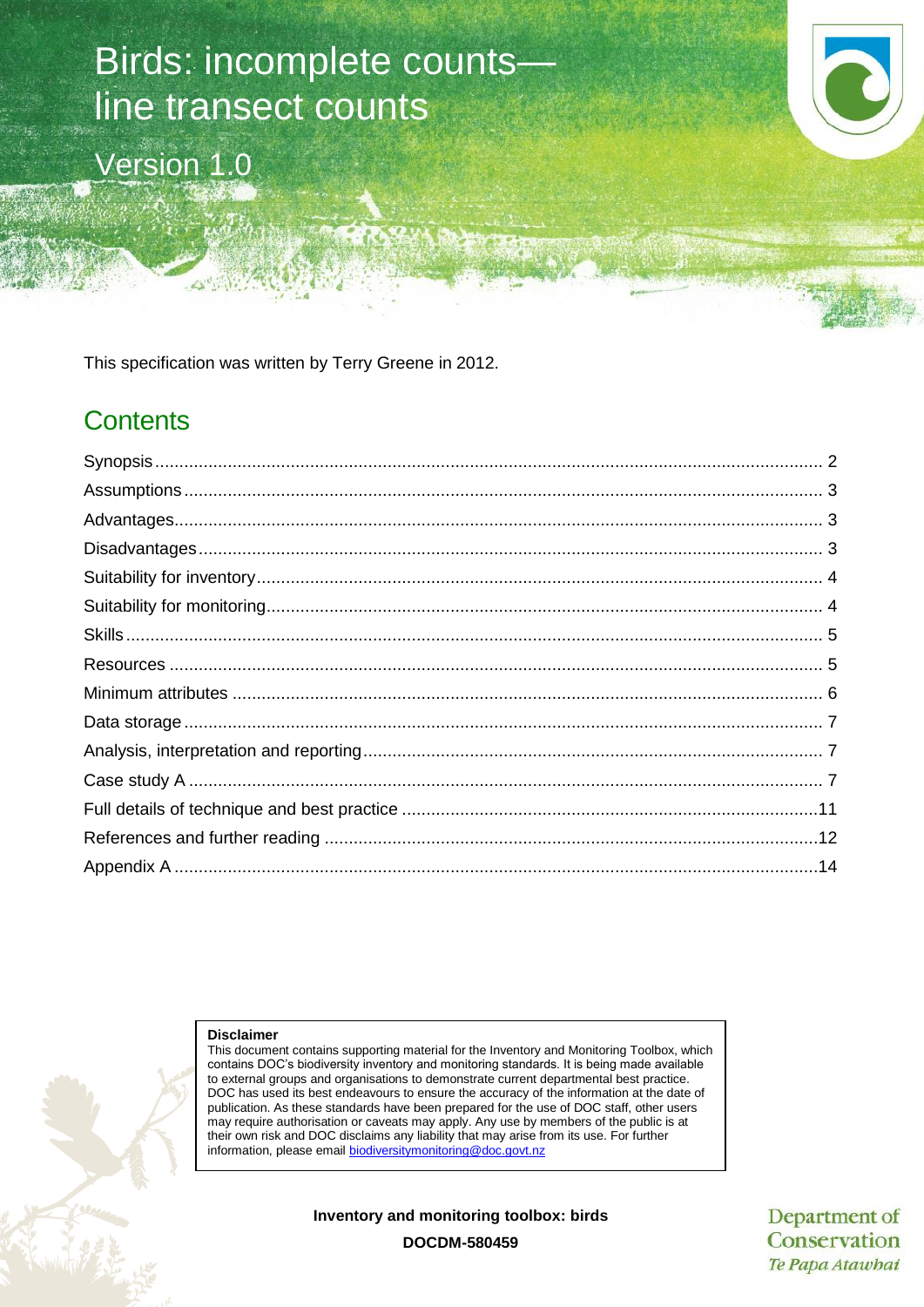## <span id="page-1-0"></span>**Synopsis**

Line transect sampling involves an observer travelling along a designated line of given length recording the number of birds, nests or other relevant objects (e.g. burrows, droppings and footprints) detected (Buckland et al. 2001; Gibbons & Gregory 2006). By moving all the time it is possible to cover large areas and generate large sample sizes more efficiently than when using other more elaborate methods such as point counts (see 'Birds: incomplete counts—five-minute bird counts'—docdm-534972) (Bibby et al. 2000; Buckland et al. 2001). Objects of interest can be recorded within a strip of known width, as counts of objects at any distance from the line or at measured distances from the line (i.e. 'Birds: estimates of absolute density and abundance distance sampling'—docdm-534993). Strip transect sampling is simply an extension of simple line transects into plot sampling methods (Giradet et al. 2001). It assumes, significantly, that all birds or objects of interest within the strip are detected. In densely vegetated habitats this often necessitates the use of very narrow strips, but this can be very inefficient as many birds will be detected beyond the strip and ignored (Williams et al. 2002). Accurate visual assessment of strip width whilst moving along a line can also be very difficult and prone to bias.

Simply counting all individuals, groups, species and related objects of interest along a line can provide much useful information on the relative abundance of a population, provided appropriate sampling design and analysis principles are followed and the assumptions inherent to measures of relative abundance are met (see 'A guideline to monitoring populations'—docdm-870579). Although such counts are often viewed as a 'census' or 'population count', they are really indices because not all birds present will be detected, and an unknown number will remain hidden in surrounding vegetation. Surveys based on such indices are attractive as they are less expensive and require less effort than more formal estimation methods (Williams et al. 2002), and a range of simple indices can be calculated from the data (e.g. birds per km, number of groups per transect). However, indices generally yield weaker inferences because of uncertain and/or untested relationships between indices and actual abundance, untested assumptions of homogeneity of detection probability across time and space and, often, poor sampling design (Thompson et al. 1998; Williams et al. 2002; Gibbons & Gregory 2006). Although indices can provide much important information about the relative abundance of a population and, indeed, may be the only viable survey option, decisions on their use should be based on the relative importance of cost versus inferential strength (Williams et al. 2002).

Line transects are very adaptable and are suited to surveys of terrestrial, aquatic and marine environments. The method is particularly suitable for bird species that are highly mobile and conspicuous, occur in low density populations, have patchy distributions (provided sampling is adequate), or inhabit extensive, homogeneous, open habitats (such as grasslands, oceans, lagoon sand-flats and open water). However, the flexibility with which the survey method can be applied, combined with the limitations of indices, also means comparison of studies is extremely difficult. Although there are no universal rules for line transects counts, careful consideration needs to be given to sample size, sampling layout, optimal transect length, travel speed, number of visits to each sample unit and observer bias.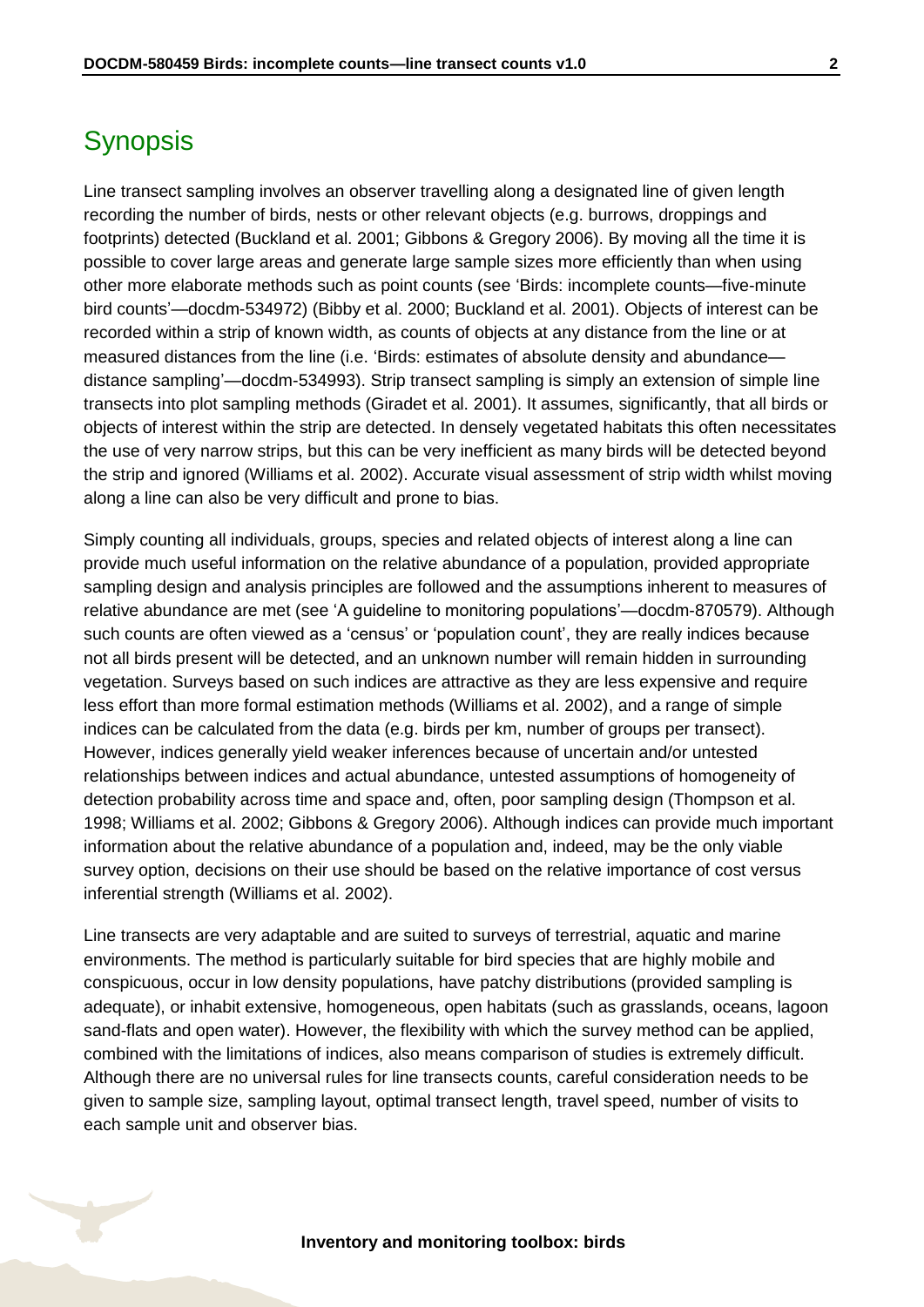## <span id="page-2-0"></span>**Assumptions**

- Line transects are distributed over the area of interest according to a probability-based sampling design (simple random, systematic, stratified, etc.). This is particularly important when the distribution of target species is thought to be patchy or clumped.
- If the index is being used for comparative purposes, detection probabilities need to remain consistent across time and space, i.e. it is assumed that a constant fraction of individuals (direct counts) or sign (indirect counts) is counted between areas at the same time, between areas over time, or within an area over time.
- The total number of birds counted is consistently and linearly correlated with the actual density of the population.
- If the index is being used to estimate a parameter (e.g. absolute v. relative abundance), then the index will have been calibrated so that an unbiased estimate can be calculated. (Such use occurs rarely.)
- Birds are equally detectable on each sampling occasion.
- Birds are not knowingly double-counted.
- The population remains demographically closed throughout the survey period.

## <span id="page-2-1"></span>Advantages

- Line transects are extremely flexible, efficient and cheap as they require relatively little time and equipment.
- Line transects are particularly suited to sampling large areas of relatively open homogeneous habitat and species that are mobile, large or conspicuous.
- The method is particularly useful for monitoring bird populations that occur at low densities.
- Multiple species can be counted at the same time.
- Double-counting of birds is a relatively minor issue as observers are moving continuously.
- Birds are less likely to be attracted to a moving observer than a stationary one.
- In addition to walking, transects can be surveyed using ships, aircraft and cars.
- An index of relative abundance may be the only type of count method that can be applied in a given situation.
- May be sufficient to describe basic biological patterns.
- May be useful for comparative inference if the assumption about equal detection rates is met.

## <span id="page-2-2"></span>**Disadvantages**

- As most birds are detected and identified by call, high levels of observer skill and experience are required to identify birds accurately whilst on the move. When observers change between years, there is a risk the index will change as a result of observer variability rather than real changes in the relative conspicuousness of birds.
- Bird abundance and conspicuousness vary seasonally, with weather conditions, time of day and between species. Trends can only be detected reliably when transects are undertaken at the same time of year, at similar times of day (0800–1200 hrs and 1600–1800 hrs) and under similar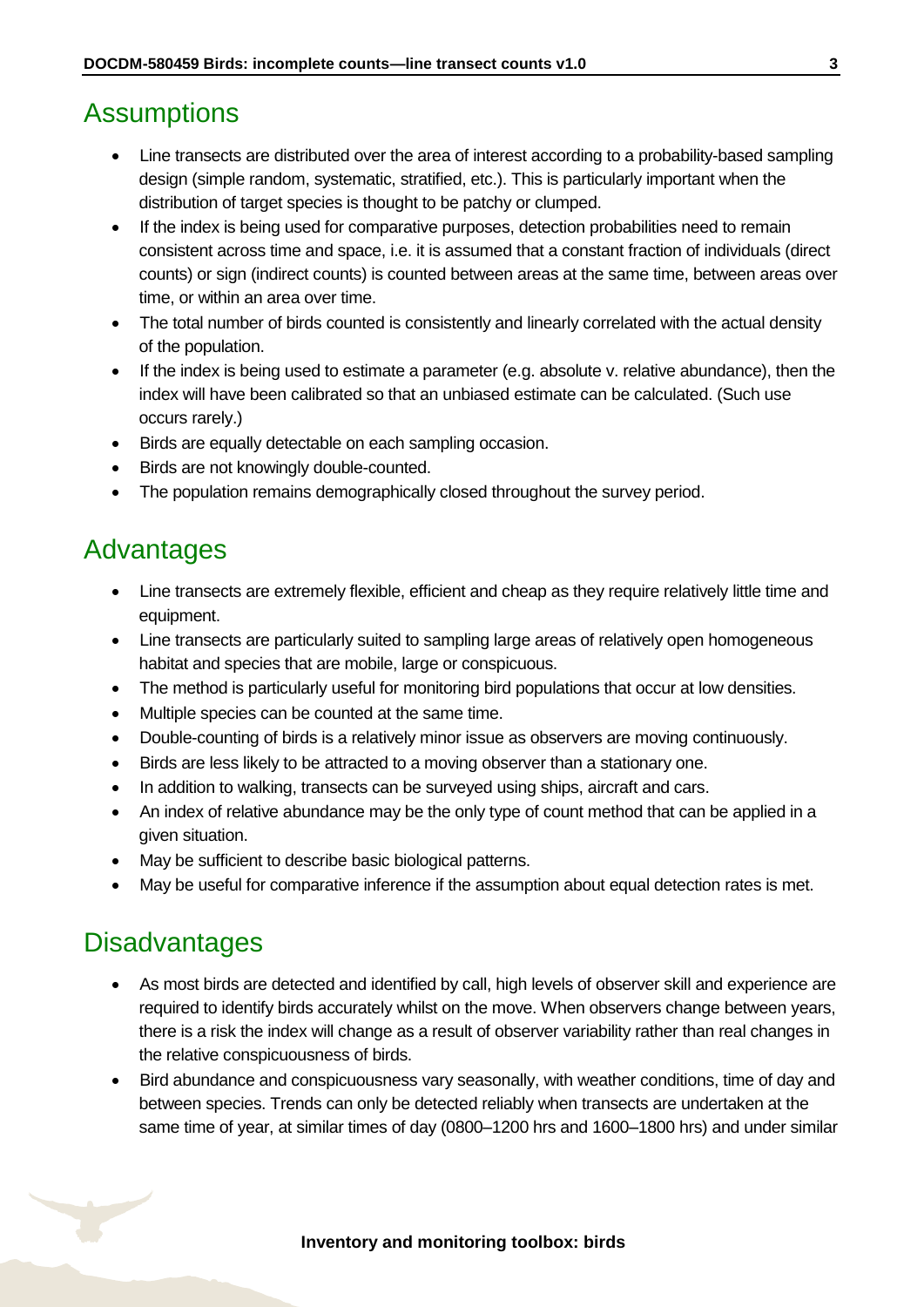weather conditions for a given species. Comparisons between species are problematic, even when data have been collected as part of a multi-species survey.

- The requirement for similar conditions for all transects means that transects are best undertaken only in fine weather.
- Relative abundance can only be estimated because not all birds will be visible (e.g. identifying birds often depends on hearing them, so quiet birds high in the forest canopy can be missed), and no attempt is made in this method to adjust for variation in detectability.
- Although many factors that affect detectability can be controlled by standardisation of methods and sampling design (e.g. season, time of day, observer, species, effort), many factors (breeding status, density, etc.) cannot.
- Line transects may not be particularly suitable for highly mobile species because of the doublecounting risk, those that are small or cryptic, or those that inhabit densely vegetated and/or rugged terrain. For example, random allocation of line transect routes can be difficult in some habitats and for some types of terrain.
- Assumptions of indices of relative abundance derived from line transects are rarely examined.

# <span id="page-3-0"></span>Suitability for inventory

Provided line transects sample a representative portion of the area of interest, the method is a relatively efficient means of compiling inventories of more conspicuous bird species. Large areas can be covered quickly and efficiently, and rarer species are more likely to be detected with this method than with point counts. However, the potential for bias introduced by observer variability, the cryptic nature of some bird species, vegetation density and topography need to be carefully considered. An inventory of forest bird populations was successfully conducted over a large area of southern South Westland using a combination of five-minute bird counts (point counts) and line transects between points (O'Donnell & Dilks 1986; see also O'Donnell & Dilks 1988).

# <span id="page-3-1"></span>Suitability for monitoring

Depending on study objectives, line transect counts repeated in a standardised manner over many years can provide information on changes in status and trend in numbers of birds, provided:

- The first three assumptions (at least) can be met (see ['Assumptions'](#page-2-0) section above).
- The implications of not meeting these assumptions (i.e. the amount and direction of bias) for the conclusions of a monitoring programme are understood.

Multiple counts on > 10 transects each year at a site will improve precision. One-off counts (e.g. annual counts) are common practice, but are unlikely to detect small changes in populations over relatively short time frames.

The power of this method is greatest when transects are repeated annually over relatively long time frames (> 10 years), when sample sizes (i.e. number of transects) are high, and when variation in observers, times of day and conditions are minimised.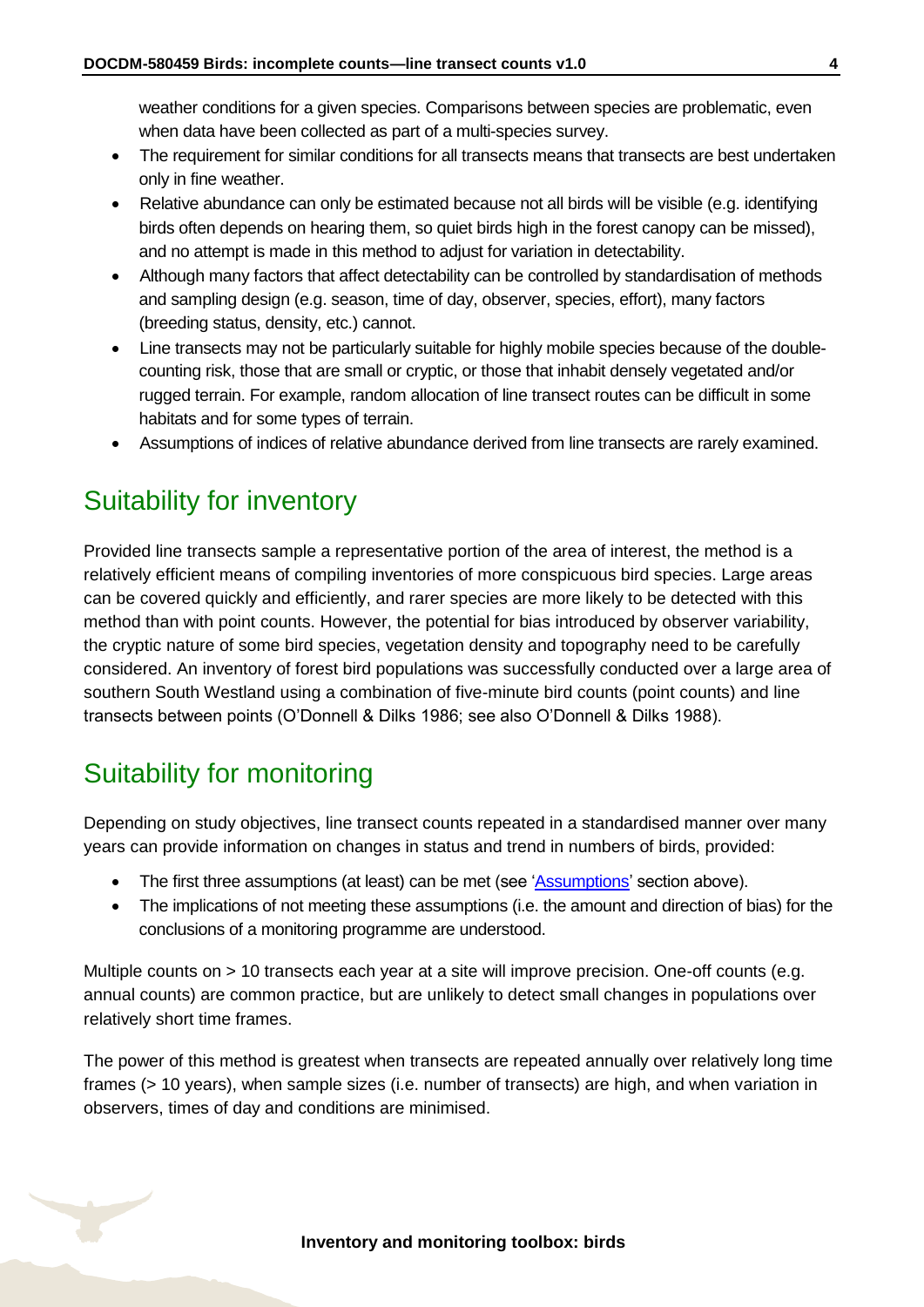# <span id="page-4-0"></span>**Skills**

Those responsible for survey design must be familiar with the design issues pertinent to the use on bird populations of relative indices of abundance derived from line transect methods (Buckland et al. 2001; Williams et al. 2002). These include the critical assumptions and their impact on appropriate sampling design, definition of the sampling area, sampling units, and number of lines (and their length) within the sampling area. An understanding of the target's spatial distribution (e.g. clumped or territorial) and potential for stratification is also extremely useful and can markedly improve the precision of abundance estimates. A pilot study is strongly recommended (Thompson et al. 1998). It will provide useful information on the precision resulting from a given level of effort and the likely encounter rate (i.e. power). This will also provide an estimate of the required effort to reach predetermined levels of precision.

Field observers must be:

- Very familiar with target species (identification, behaviours, etc.) as the observer will be constantly on the move
- Consistent in how they follow the designated sampling design and rules of the sampling method
- Able to identify possible violations of assumptions and the consequences for index estimates

Those responsible for analysis must understand the:

- Limitations of the data collected
- Potential impact of bias on calculated estimates
- Importance of calculating realistic variance estimates
- The most appropriate analyses and reporting format for the results

## <span id="page-4-1"></span>Resources

As line transects are relatively simple (at least for terrestrial surveys), the equipment needed is straightforward. The requirements are:

- Sufficient suitably trained people (especially in bird identification)—those not meeting a minimum standard should be excluded from the survey
- Maps of sample line or point distribution
- Marked lines (GPS location and/or tagged site)
- Binoculars
- Data sheets and a clipboard, notebook, pencils
- A watch
- A means of moving between plots—a pair of legs, or vehicles of various descriptions (see below)
- Appropriate safety and first-aid procedures and gear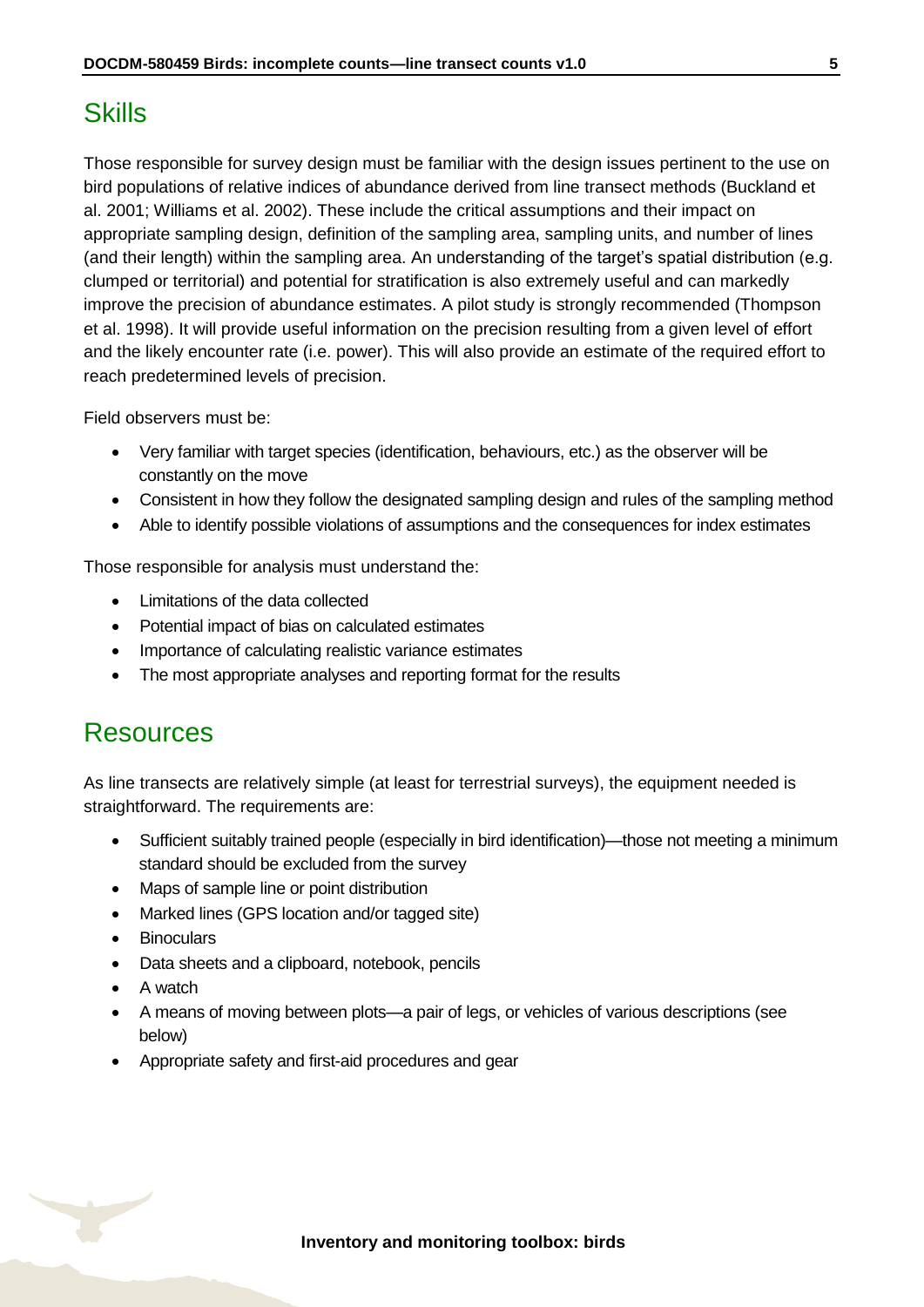As noted earlier, design skills are also important: Care is required when designing the sampling programme to ensure the critical assumptions underlying indices of relative abundance are met and sufficient data are collected.

Aerial surveys are usually only an option for large bird species that inhabit open terrestrial and aquatic habitats. These surveys require aircraft that can fly slowly, are manoeuvrable, provide unrestricted forward and downward visibility and have sufficient range and capacity. Marine or freshwater shipboard surveys require a stable viewing platform with sufficient height above water to maximise visibility. Vessel size, speed and noise produced will also influence suitability. These considerations, along with those relating to observer safety, invariably inflate cost and resource requirements.

Sufficient resources should also be set aside for the cost of data entry, analysis and subsequent reporting of results—costs that are often overlooked when formulating a monitoring programme.

# <span id="page-5-0"></span>Minimum attributes

Consistent measurement and recording of these attributes is critical for the implementation of the method. Other attributes may be optional depending on your objective. For more information refer to ['Full details of technique and best practice'](#page-10-0).

DOC staff must complete a 'Standard inventory and monitoring project plan' (docdm-146272).

Minimum attributes to record:

- Study information: Record where, when and why the study was undertaken, the location of the study area (polygon) and the sample area, the precise methods used, where the data are stored and access arrangements.
- Station information: Record location (eastings and northings and/or polygons) of the survey area, sample area, transect lines and strata (if required). Note line length and sample effort (number of times any given line transect is walked). Habitat variables associated with line transect and stratum can also be recorded.
- Observation information: Record the observer's name and contact details, date of survey, time over which it was conducted (start/finish times) and weather details (rain, cloud, wind, temperature, sunshine minutes, noise—see Dawson & Bull 1975 for suitable categories).
- Count information: Record number of target species (or objects of interest such as nests and burrows) seen or heard from the line. If the target species occurs in flocks, obvious pairs or other relatively tight aggregations (i.e. clusters), the number of individuals within the cluster should be recorded as accurately as possible. It is also useful to record relevant covariates (e.g. treatment, non-treatment, forest type).
- Enter data into an Excel spreadsheet (as column variables). Use separate worksheets for details of sampling layout and other explanatory material (i.e. metadata). An example of the minimum data requirements and layout is provided in ['Case study A'.](#page-6-2)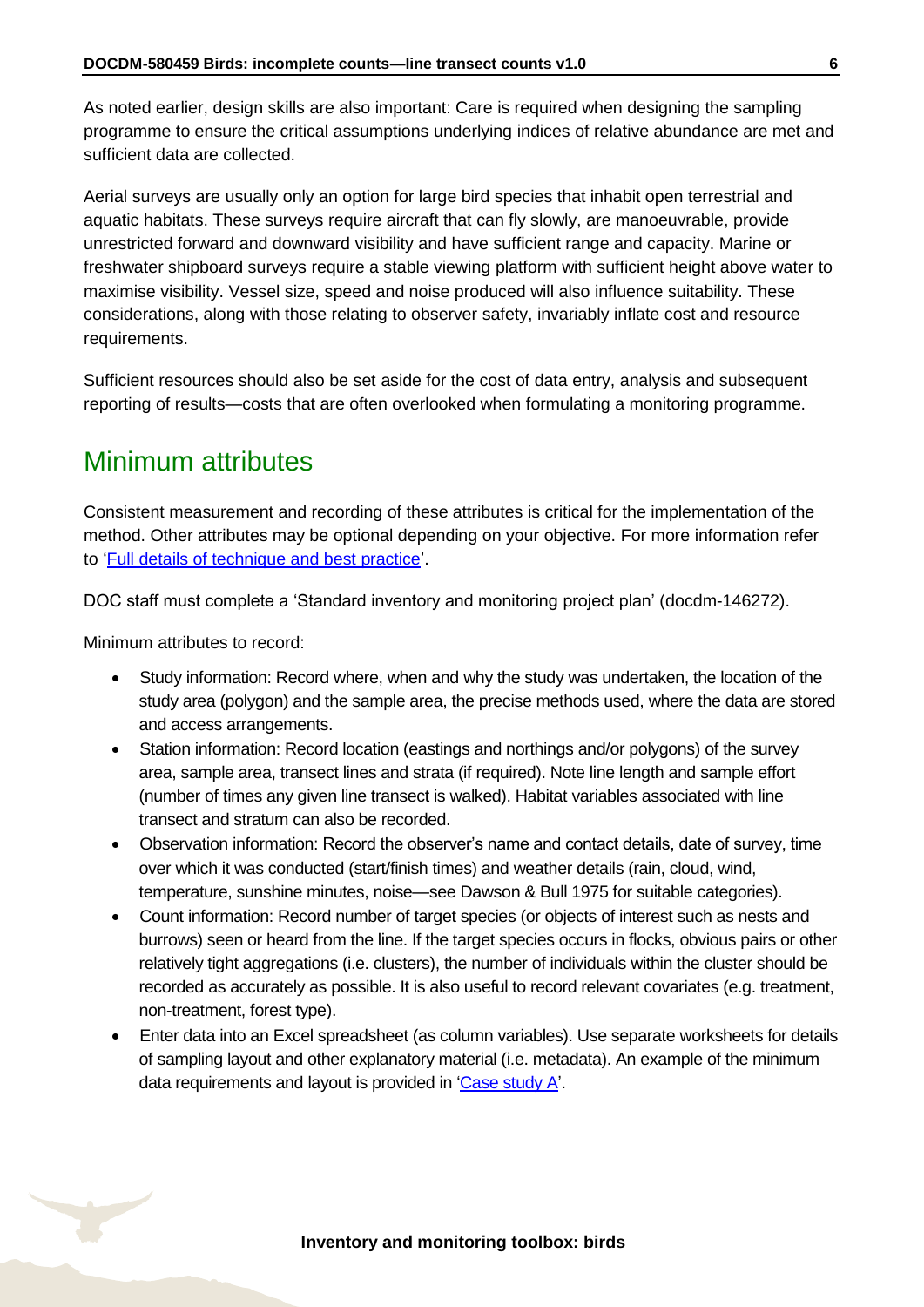#### <span id="page-6-0"></span>Data storage

Forward copies of completed survey sheets to the survey administrator and enter data into a suitable format (Excel spreadsheet) as soon as possible. Collate, consolidate and store survey information securely, also as soon as possible, and preferably immediately on return from the field. The key steps here are data entry, storage and maintenance for later analysis, along with copying and data backup for security.

If data storage is designed well at the outset, it will make analysis and interpretation much easier. Before storing data, check for missing information and errors, and ensure metadata are recorded.

Copy and/or backup all data, whether electronic, data sheets, metadata or site access descriptions, preferably offline if the primary storage location is part of a networked system. Store the copy at a separate location for security purposes.

## <span id="page-6-1"></span>Analysis, interpretation and reporting

Seek statistical advice from a biometrician or suitably experienced person prior to undertaking any analysis.

Results are best summarised in a spreadsheet (e.g. Excel). Columns in the spreadsheet should include all data recorded on the field sheet because the influences of factors such as location, observer and weather need to be accounted for in any analysis.

In most circumstances, statistical comparisons should only be made once several years of data are collected. The power of this method is greatest when transects are repeated annually for a long time (> 10 years). These counts are often viewed as a 'census' or 'population count'. However, in reality they are indices because not all birds present are detected. An unknown number can remain undetected or hidden in surrounding vegetation. A range of simple indices can be calculated (e.g. birds per km, number of groups per transect) then reported and discussed along with appropriate measures of variance (e.g. standard errors, 95% confidence intervals, etc.). Comparisons between years for the same sites are appropriate, but fixed line-transect counts should not be used for comparison with other sites.

Detailed statistical analysis of population trends requires specialist skills; conservation managers should seek advice on the best ways to analyse counts. Because it is not possible to standardise all aspects of surveys between years, statistical modelling procedures are used to distinguish between variation in counts resulting from differing environmental or sampling conditions and variation in the actual number of birds observed. Multiple regression models (generalised linear models) provide a suitable, though potentially complex, means of analysing trends.

### <span id="page-6-2"></span>Case study A

**Case study A: monitoring mohua (yellowhead) 1983–1993**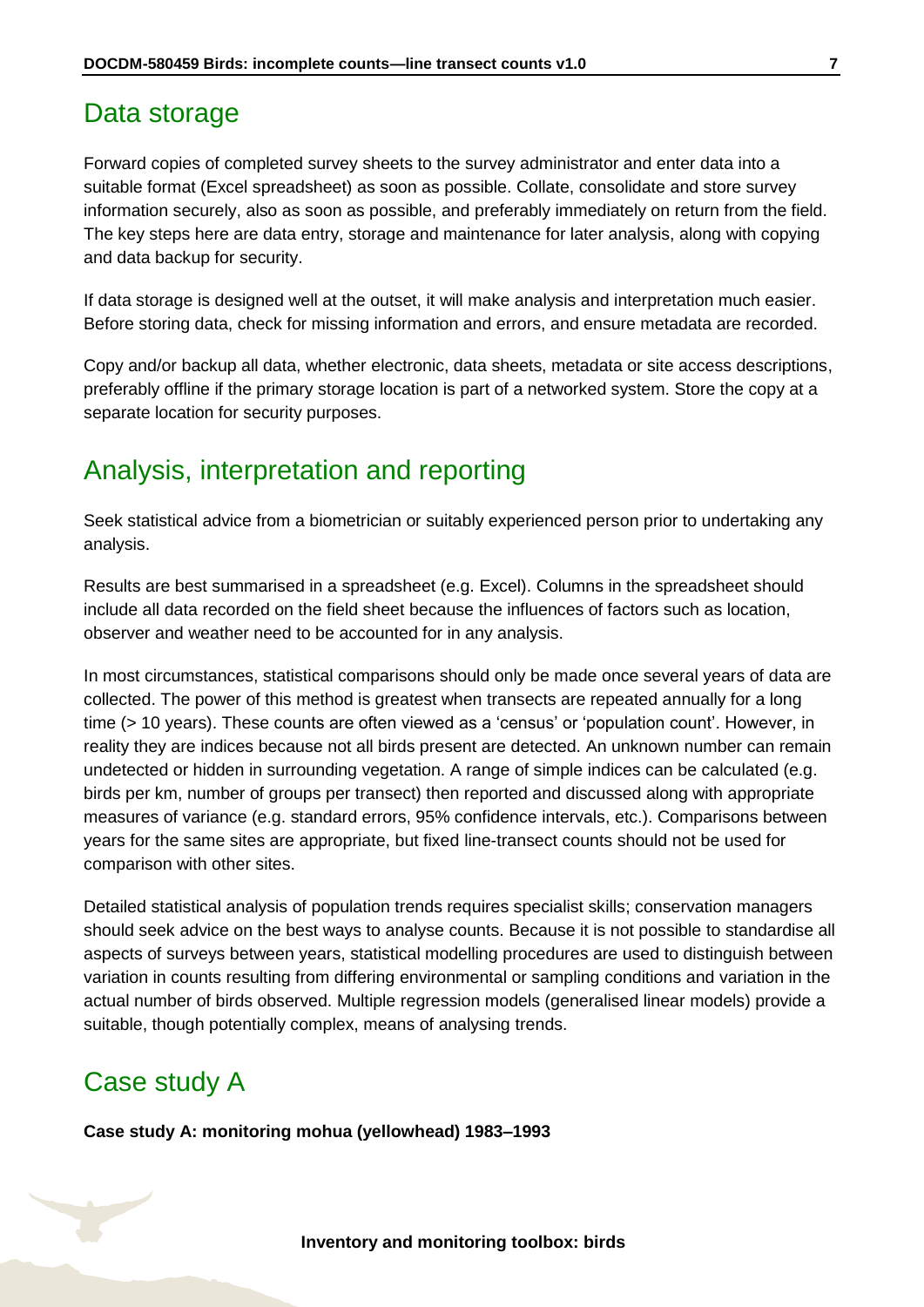

Mohua (yellowhead) (photo: Michael Eckstaedt).

#### **Synopsis**

In response to concerns about declines in mohua (*Mohoua ochrocephala*) in the mid-1980s, counts of mohua were conducted for up to 10 years (1983–1993) to determine the species' status at 12 sites that were important for this species, (O'Donnell 1996). Counts were conducted by members of the New Zealand Wildlife Service (later Department of Conservation), the Forest Research Institute and some private individuals with appropriate expertise.

#### **Objectives**

 Which mohua populations were declining, which were stable and which ones might be increasing?

#### Sampling design and methods

Monitoring was planned for 10 years at 12 sites. A practical and easily repeatable monitoring method was required because monitoring sites were geographically dispersed and often remote, and each site would have different observers. A standardised data sheet was drawn up to be used by all observers (see Table 1). Trend analysis was undertaken using Poisson (discrete) regression.

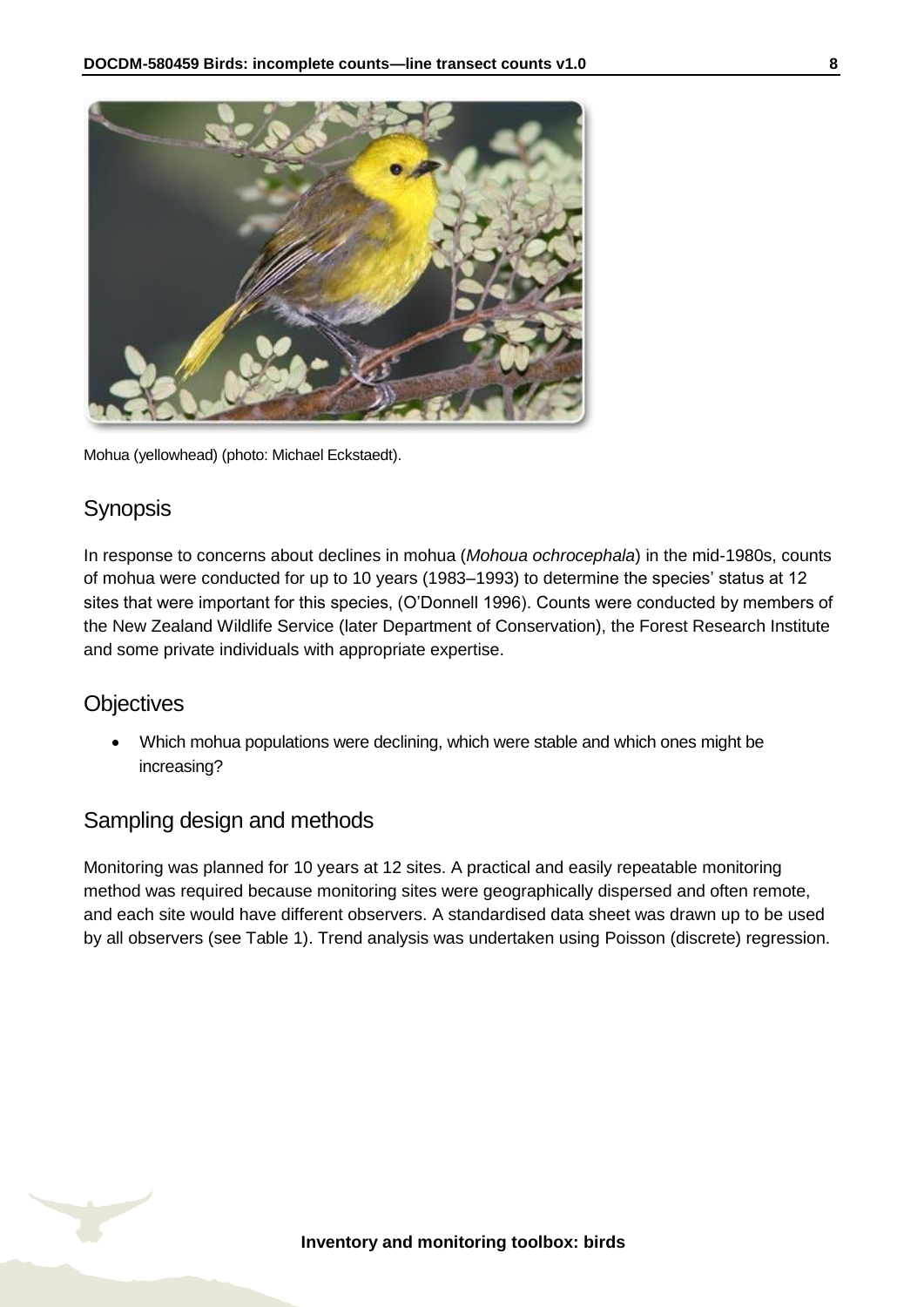| Place:          | <b>Blue</b><br>Mountains |               | Observer: |              |                | <b>Graeme Elliott</b> |  |  |
|-----------------|--------------------------|---------------|-----------|--------------|----------------|-----------------------|--|--|
| Date:           | 1/11/07                  |               | Rain:     |              | None           |                       |  |  |
|                 |                          |               | Wind:     |              | Calm           |                       |  |  |
|                 |                          |               | Temp:     |              | Cool           |                       |  |  |
|                 |                          |               | Cloud:    |              | 4/8            |                       |  |  |
|                 | <b>Time</b>              |               |           |              |                |                       |  |  |
| <b>Transect</b> | <b>Start</b>             | <b>Finish</b> | Group     | No. of birds | <b>Males</b>   | <b>Females</b>        |  |  |
| 1               | 10:00                    | 10:30         | 1         | 2            |                | 1                     |  |  |
|                 |                          |               |           | 3            | $\overline{2}$ | $\overline{2}$        |  |  |
|                 |                          |               |           | 4            |                |                       |  |  |
|                 |                          |               |           |              |                | 0                     |  |  |
| 2               | 10:45                    | 11:15         | 1         | 2            |                | 1                     |  |  |
|                 |                          |               |           | 3            | 2              | 2                     |  |  |
|                 |                          |               |           | 4            |                |                       |  |  |
|                 |                          |               |           |              |                | 0                     |  |  |

Table 1. Standardised data sheet used to collect survey data for mohua.

#### **Results**

Fourteen populations at 12 sites were monitored for up to 11 years (O'Donnell 1996) (see Table 2). Between 1983 and 1993, one population became extinct and 5 of the 14 populations declined significantly. Three of these were on the verge of extinction by 1993. One population increased, and seven did not change significantly, although a declining trend was recorded in five of these. Six population crashes coincided with irruptions of stoats (*Mustela erminea*) following heavy beech seeding.

Table 2. Numbers of mohua, detected on standard transects in 14 populations, 1983–1993. A hyphen (-) denotes no count in that particular year. Trend:  $+$  = increase,  $-$  = decrease,  $*$  = significant change.

|                           | 1983 | 1984 | 1985 | 1986     | 1987           | 1988     | 1989        | 1990           | 1991     | 1992     | 1993     | Trend     |
|---------------------------|------|------|------|----------|----------------|----------|-------------|----------------|----------|----------|----------|-----------|
| <b>Mt Sokes</b>           |      |      | 6    | 5        | 4              | 1        | 3           | 9              | 4        | 13       | 11       | +         |
| <b>Hawdon Valley</b>      | 31   | 35   | 40   | 34       | 14             | 12       | 12          | 10             | 4        | 3        | 5        | $-^\star$ |
| <b>Poulter Valley</b>     |      |      | ۰    | 72       | $\blacksquare$ | ۰.       | 43          |                | 1        | 0        |          | _*        |
| <b>Windbag Valley</b>     |      | 2    | 6    | 3        | 2              | $\Omega$ | $\mathbf 0$ | $\Omega$       | $\Omega$ | $\Omega$ | 1        | –*        |
| <b>Landborough Valley</b> |      | ۰    | 163  | ٠        |                |          | ۰           | $\blacksquare$ | 24       | 14       |          | –*        |
| Dart Valley 1             |      |      |      |          |                |          | ۰           | 34             | 12       | 26       | 22       | –*        |
| Dart Valley 2             |      |      |      |          |                |          | ۰           | 18             | 8        | 11       |          |           |
| <b>Eglinton Valley</b>    |      | 28   | 41   | 32       | 30             | 23       | 17          | 22             | 12       | 19       | 16       |           |
| <b>Burwood Bush</b>       |      |      | 4    | 10       | 6              | 3        | 2           | $\Omega$       | $\Omega$ | 0        | $\Omega$ | extinct   |
| Waikaia Bush              |      | ٠    | 12   | $\Omega$ | 6              | 4        | ۰           | 6              | ۰        | 3        | 4        | $-$ *     |
| <b>Blue Mountains</b>     |      | ٠    | 31   | 37       | 57             | 76       | 78          | 62             | 57       | 86       | 60       | $+^*$     |
| <b>Catlins 1A</b>         | 12   | ۰    | 11   | ۰        | $\blacksquare$ | 7        | ٠           | ۰              | 10       | 10       | 11       | stable    |
| <b>Catlins 2A</b>         | 4    |      | 4    |          | -              | 5        |             |                |          | 6        | 6        | +         |
| <b>Rowallan</b>           |      |      |      | 48       | 32             | 31       |             |                |          | 12       |          |           |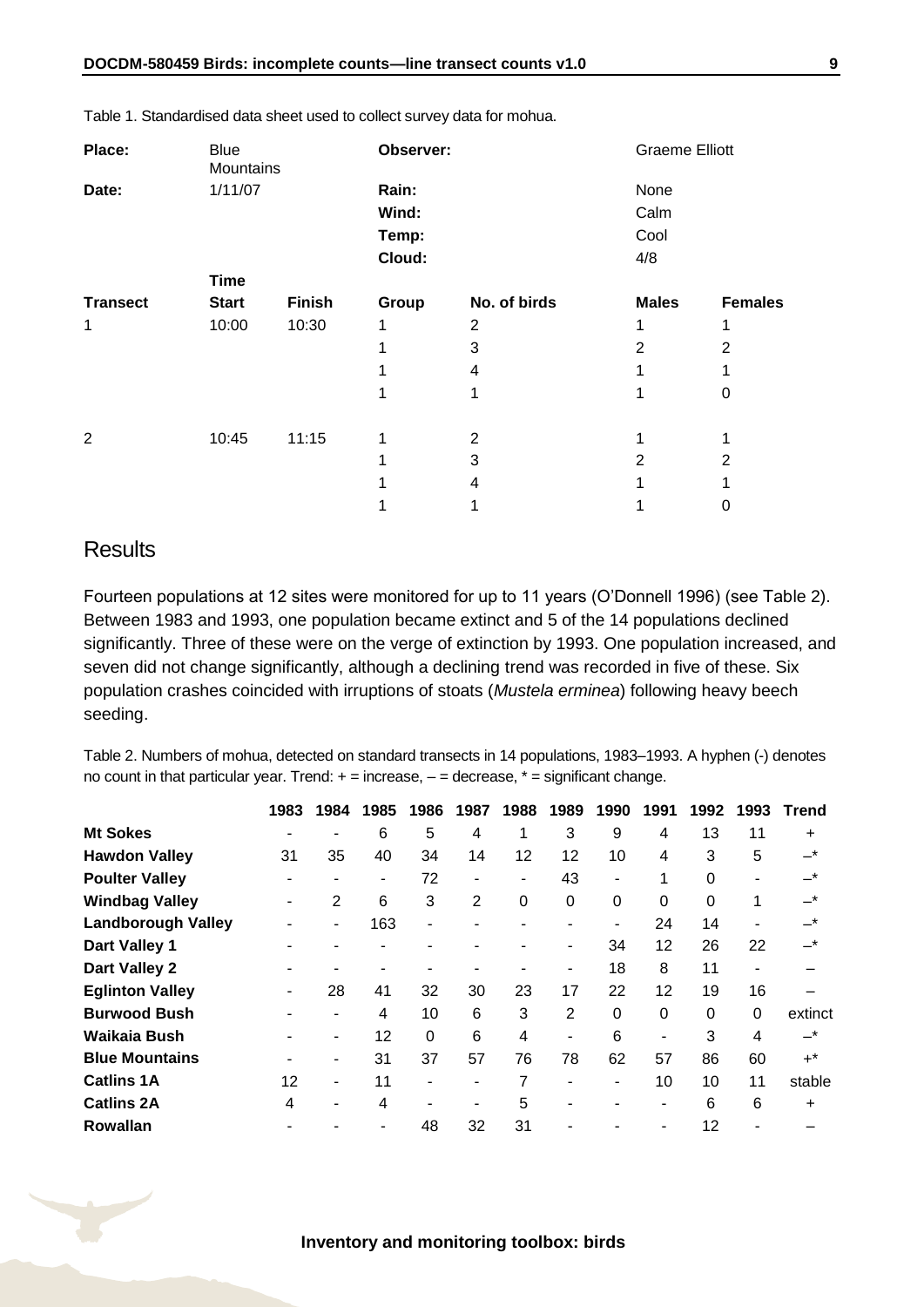#### Use of results

Prior to the monitoring programme it was thought that mohua were secure. The results highlighted that the species was now endangered throughout its range; mohua were declining in remote areas that were not threatened by habitat loss, and introduced predators were implicated in declines.

#### Counts in future years

Monitoring using transects continued during subsequent years and in some areas experimental predator control was undertaken (O'Donnell et al. 1996; Dilks et al. 1996). In these intensive study areas, counts on transects complemented more intensive banding studies and territory mapping. Ongoing monitoring confirmed the significant trends of decline identified after the initial 10 years. In addition, declines continued at three sites where the initial decline had not been statistically significant. One site that was increasing declined subsequently (O'Donnell et al. 2002).

#### Limitations and points to consider

Counts were not achieved in all areas in all years, reflecting difficulties in setting up consistent monitoring at a large number of sites. Replication of counts was only achieved at a couple of sites because of difficulties of maintaining effort at the full range of sites over subsequent years. This lack of replication of sample units (i.e. transect lines) at each site makes calculation of realistic variance estimates next to impossible. It is a serious flaw within the sampling design. At a minimum, 10 (but preferably no fewer than 20) replicate lines should be surveyed at least once at each site to provide the basis for calculating the variance of encounter rates and the construction of confidence intervals (Buckland et al. 2001). Repeat surveys of one or two lines within a single site and within each survey period (temporal as opposed to spatial replication) should be discouraged.

Transects should also be selected and located within the sample area according to some form of random probability sampling (simple random, systematic, stratified random, etc.) that ensures adequate representative sampling coverage over the area of interest. Transects placed subjectively (e.g. 'to sample the best habitat', etc.) should be avoided. If this cannot be done (because of topography, cost, time, etc.) great care will be required when interpreting the results because of the significant risk of biased results. Sampling effort (i.e. number of surveys on each transect and length of line transects) should be considered in terms of the level of precision required. It is best addressed through a pilot study and appropriate power calculations.

However, despite these flaws, the line transect counts were still able to detect changes in mohua populations. This is largely testament to the long time frame over which the counts were conducted, combined with the dramatic changes (usually marked declines—often in the order of > 80% over 10 years) in populations of mohua over the study period. It could also be argued that the sites themselves were the sampling units and that consistency of pattern across all beech forests surveyed was just as informative as the details on population changes for each site. Nevertheless, it is extremely unlikely that the method as described would be as successful detecting much smaller rates of change.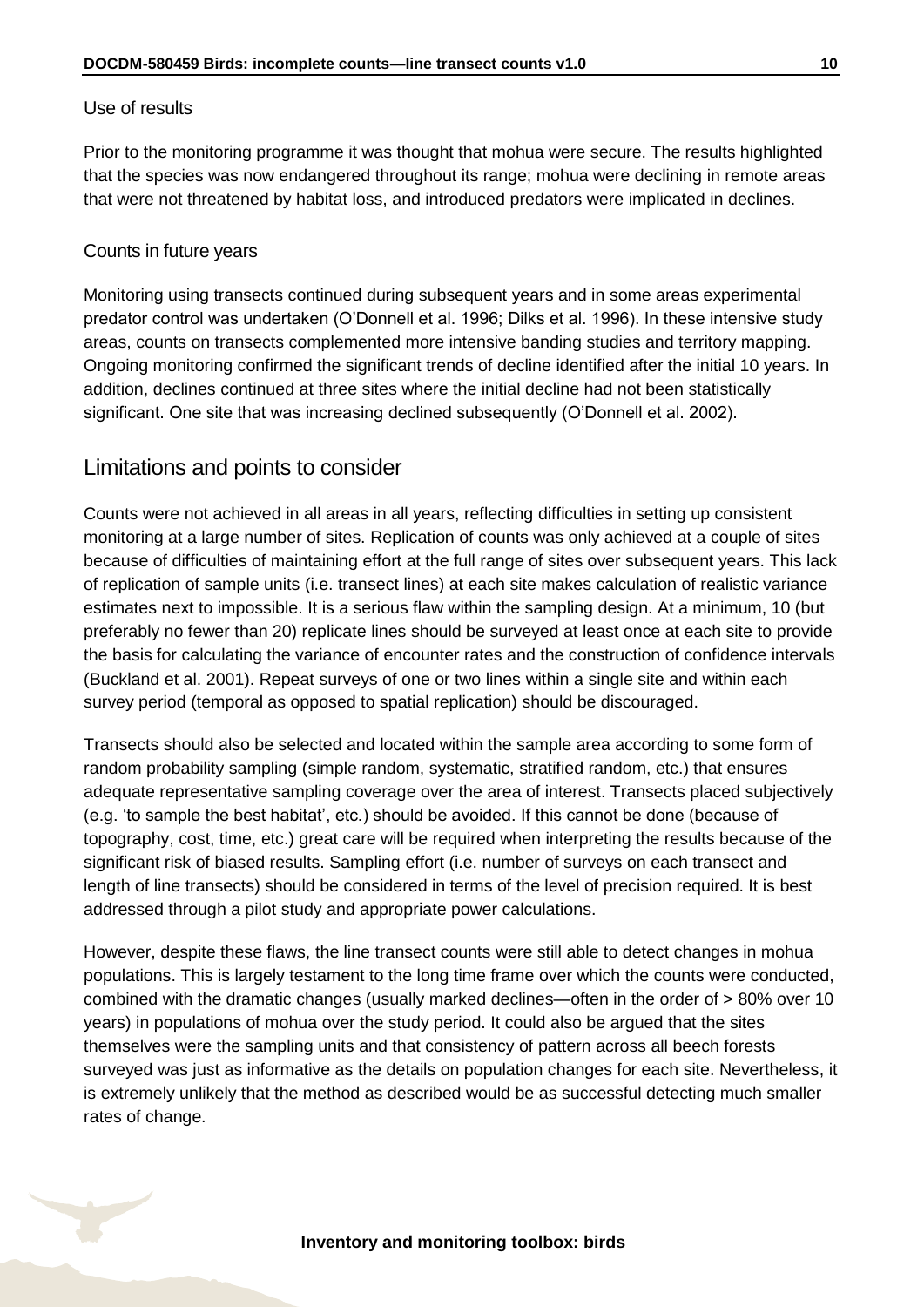#### References for case study A

- Buckland, S.T.; Anderson, D.R.; Burnham, K.P.; Laake, J.L.; Borchers, D.L.; Thomas, L. 2001: Introduction to distance sampling: estimating abundance of biological populations*.* Oxford University Press, Oxford. 432 p.
- Dilks, P.J.; O'Donnell, C.F.J.; Elliott, G.P.; Phillipson, S.M. 1996: The effect of bait type, tunnel design and trap position on stoat control operations for conservation management. *NZ Journal of Zoology 23*: 295–306.
- O'Donnell, C.F.J. 1996: Monitoring mohua (yellowhead) populations in the South Island, New Zealand, 1983–1993*. NZ Journal of Zoology 23*: 221–228.
- O'Donnell, C.; Roberts, A.; Lyall, J. 2002: Mohua (yellowhead) recovery plan, 2002–2012*. Threatened Species Recovery Plan.* Department of Conservation, Wellington.

# <span id="page-10-0"></span>Full details of technique and best practice

Line transects can be used to derive simple indices of relative abundance. That said, provided the critical assumptions can be met (or any failures and their impact recognised), the potential sources of bias identified and the likely power of the resultant inferences understood, line transects can be a useful means for monitoring population change. This approach is most appropriate when change over time is expected to be large, the degree of inferential strength required is relatively low and resource constraints are significant. As a general rule of thumb, line transects are best employed (and are most efficient) in open and uniform habitats occurring on easy terrain where birds are easily detectable (mobile, large, or conspicuous species) and/or where the species of interest occurs at a low density.

Obviously then, the way line transects are employed to count birds will vary depending on circumstance (target species, habitat surveyed, species distribution, etc.) and a generic guide to best practice is therefore impractical. Nevertheless, some general guidelines are possible:

- Survey objectives should be carefully considered and explicitly defined (consider scope and focus—Are you measuring the entire population or just the breeding population? Are you using direct counts of birds or an indirect measure based on burrow density? Are you aiming to assess the impact of a management action? Will the programme be one of long-term monitoring? Is an estimate of relative abundance sufficient? etc.).
- The population of interest must be carefully defined in both time and space. What will be sampled? Where will it be sampled? When will it be sampled (when the birds are most sedentary, territorial, conspicuous, or all of these)?
- A random probability-based sampling design should be used to maximise inference and provide accurate variance estimates (random sampling, systematic sampling, stratified random sampling, etc.). Sampling design, length, number and layout of lines should be tailored to the anticipated distribution and density of the population to be counted. The extent of sampling effort needed and how it will be allocated spatially (e.g. whether stratification is needed) and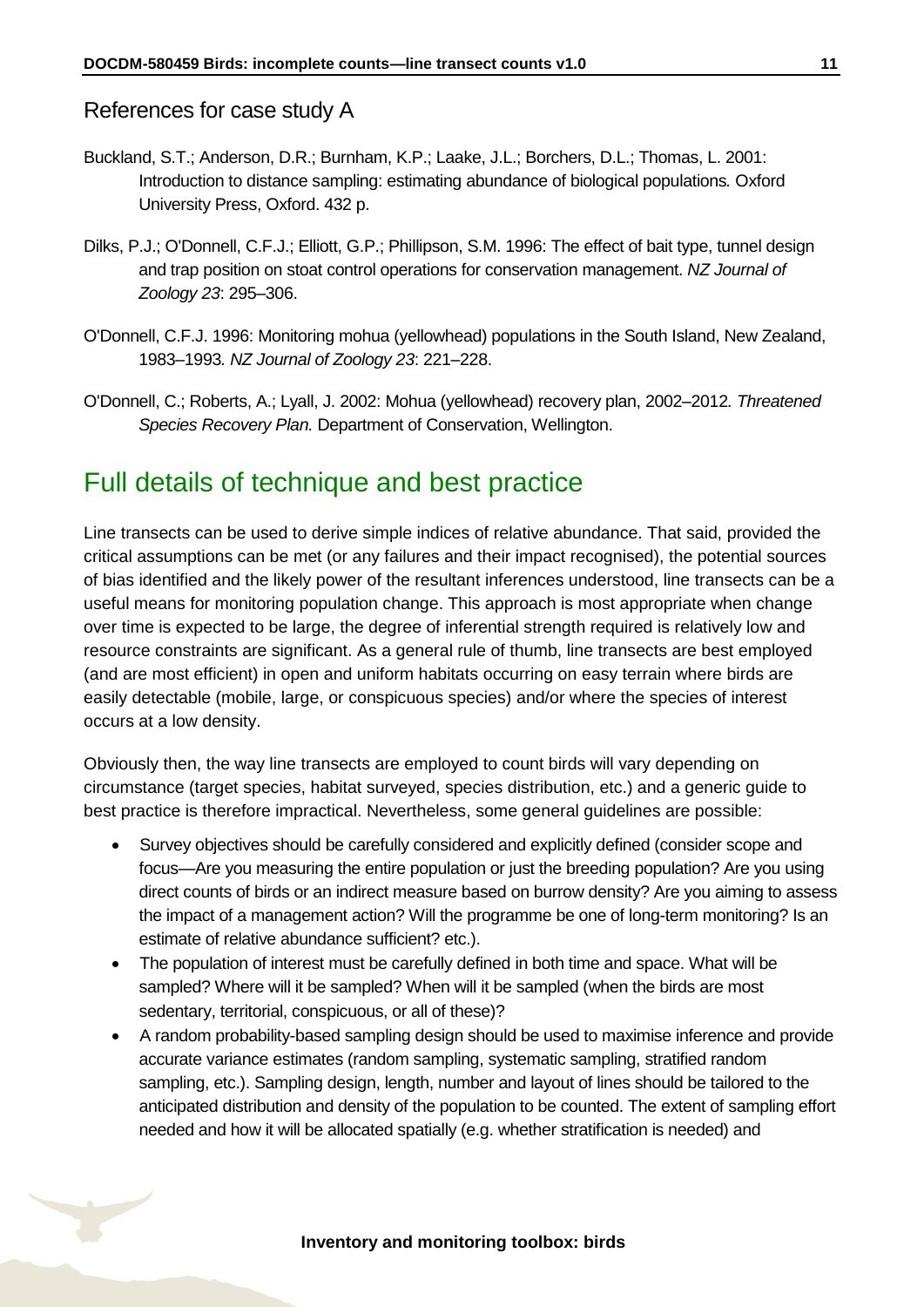temporally must be specified relative to the degree of precision required. A pilot study may be required if no other information exists.

- A minimum of 10 (and preferably at least 20) replicate lines should be surveyed to adequately estimate (a) the variance of encounter rates and (b) appropriate confidence intervals.
- The variance of population estimates must be calculated according to the sampling design employed.
- A sampling protocol specific to the monitoring programme being conducted should be written. This should explicitly state:
	- objectives
	- sampling design, including details of line and point lay out (particularly if counts are to be repeated on a regular basis), and allocation of observers to transects, etc.
	- observer training requirements
	- data collection rules (e.g. speed at which transect should be traversed, rules for dealing with groups of birds, whether the observer may leave the line)
	- minimum data requirements
	- guidance on completion of provided data sheets
- All observers should be capable of identifying the target species (by sight and/or calls) or the objects of interest relating to the species' presence. If indirect measures (such as burrows or nests) are being counted, observers must be able to distinguish occupancy or use (e.g. old nests v. active nests) and whether they were constructed by the target species. A comprehensive training programme is required. Minimum standards (i.e. performance criteria) for observers may need to be instituted.
- Every attempt must be made to ensure that the main assumptions of indices are met. This can be extremely difficult for birds that are highly mobile, inhabit densely vegetated areas and/or are either sparsely distributed or extremely common. Practitioners should be prepared to discuss potential failures of assumptions and the impact those failures might have on estimates of relative abundance.
- Analysis of data should proceed with caution. Results of reporting should be comprehensive and include details of sampling variances and the impact of any measured covariates (e.g. observers). Examples of measures that can be reported per transect (or unit distance travelled) are: total numbers of species, total number of groups, total number of territorial males, number of a species encountered.

## <span id="page-11-0"></span>References and further reading

- Bibby, C.J.; Burgess, N.D.; Hill, D.A.; Mustoe, S. 2000: Bird census techniques. 2nd edition. Academic Press, London. 302 p.
- Buckland, S.T.; Anderson, D.R.; Burnham, K.P.; Laake, J.L.; Borchers, D.L.; Thomas, L. 2001: Introduction to distance sampling: estimating abundance of biological populations. Oxford University Press, Oxford. 432 p.

Dawson, D.G.; Bull, P.C. 1975: Counting birds in New Zealand forests. *Notornis 22*: 101–109.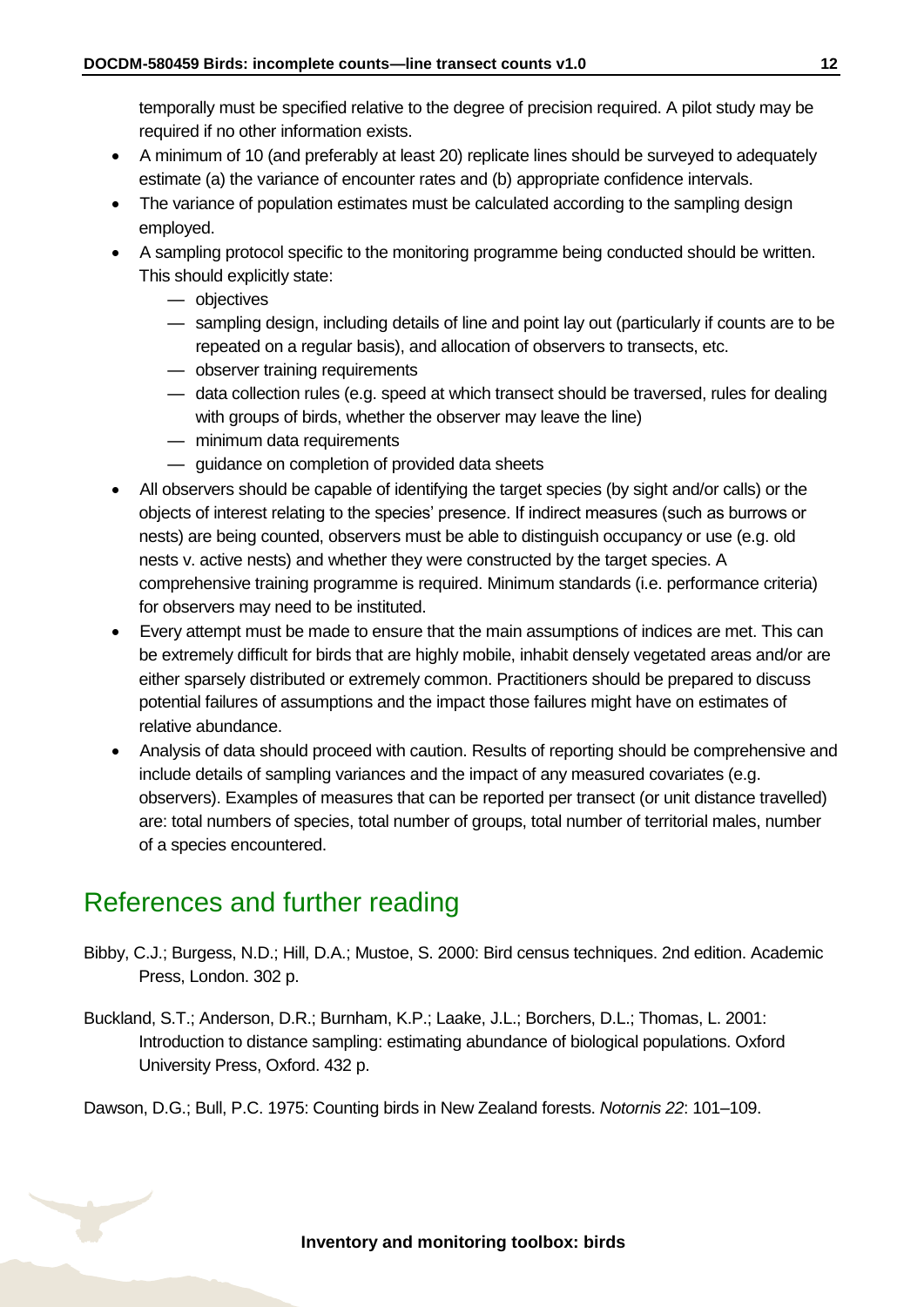- Dilks, P.J.; O'Donnell, C.F.J.; Elliott, G.P.; Phillipson, S.M. 1996: The effect of bait type, tunnel design and trap position on stoat control operations for conservation management. *NZ Journal of Zoology 23*: 295–306.
- Gibbons, D.W.; Gregory, R.D. 2006: Birds. In Sutherland, W.J. (Ed.): Ecological census techniques: a handbook. 2nd edition. Cambridge University Press, Cambridge. 336 p.
- Giradet, S.A.B.; Veitch, C.R.; Craig, J.L. 2001: Bird and rat numbers on Little Barrier Island, New Zealand, over the period of cat eradication 1976–80. *NZ Journal of Zoology 28*: 13–29.
- O'Donnell, C.F.J. 1996: Monitoring mohua (yellowhead) populations in the South Island, New Zealand, 1983–1993. *NZ Journal of Zoology 23*: 221–228.
- O'Donnell, C.F.J.; Dilks, P.J. 1986: Forest birds in South Westland: status, distribution and habitat use. *Occasional Publication No. 10*. New Zealand Wildlife Service, Department of Internal Affairs, Wellington. 179 p.
- O'Donnell, C.F.J.; Dilks, P.J. 1988. Mapping the distribution of forest birds. *Science and Research Series No. 1.* Department of Conservation, Wellington.
- O'Donnell, C.F.J.; Dilks, P.J.; Elliott, G.P. 1996: Control of a stoat *Mustela erminea* population irruption to enhance mohua (yellowhead) *Mohoua ochrocephala* breeding success in New Zealand. *NZ Journal of Zoology 23*: 279–286.
- O'Donnell, C.; Roberts, A.; Lyall, J. 2002: Mohua (yellowhead) recovery plan, 2002–2012. *Threatened Species Recovery Plan*. Department of Conservation, Wellington.
- Thompson, W.L.; White, G.C.; Gowan, C. 1998: Monitoring vertebrate populations. Academic Press, Inc., San Diego. 365 p.
- Williams, B.K.; Nichols, J.D.; Conroy, M.J. 2002: *Analysis and management of animal populations: modelling, estimation and decision making*. Academic Press, San Diego. 817 p.